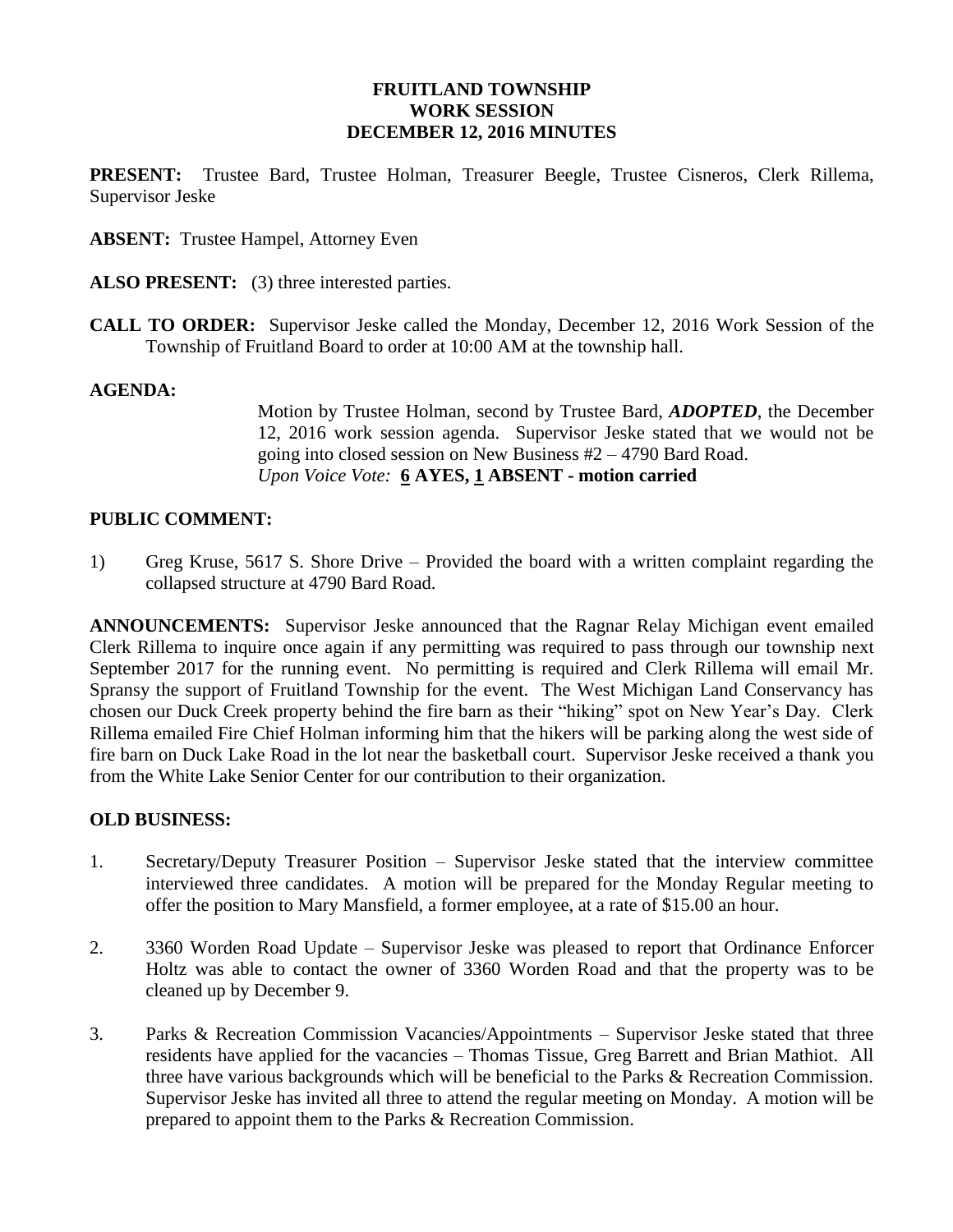### FRUITLAND TOWNSHIP DECEMBER 12, 2016 WORK SESSION MINUTES

4. Tree Removal Bids – White River Light Station – Clerk Rillema received four quotes for the dropping of approximately 13 dead trees on the grounds of the White River Light Station. Brad Johnson will be removing the wood once it has been cut down. The quotes vary from \$700.00 to \$2,900.00. Supervisor Jeske will be requesting that the wood be removed and grounds cleaned up before the opening of the White River Light Station in the spring of 2017 and also ask for a certificate of liability insurance covering Mr. Johnson. On the low quote for the tree dropping, it was asked by Trustee Bard to verify the number of trees as it was not cited. A motion will be prepared for the Monday regular meeting.

## **NEW BUSINESS:**

- 1. Proposed Medical Marijuana Presentation Discussion Supervisor Jeske inquired with the board members if there was interest in having Prosecutor DJ Hilson present the new legislation on Public Acts 281, 282 and 283 (Medical Marijuana). The board was favorable. Supervisor Jeske will schedule a time at a future meeting in early 2017.
- 2. 4790 W. Bard Road Update Supervisor Jeske explained that Attorney Even has filed in Circuit Court a motion for an order to abate public nuisance and demolition of the collapsed building located at 4790 W. Bard Road. Audience member Chris Campeau was present and wished to speak to the board.

Motion by Trustee Bard, second by Trustee Cisneros, *ADOPTED,* to suspend Robert's Rules of Order for open floor comments from audience member Chris Campeau, 4753 W. Bard Road at 10:15 AM. *Upon Voice Vote:* **6 AYES, 1 ABSENT - motion carried**

Mr. Campeau asked why the demolition was ceased a few months ago. Clerk Rillema explained the process from last December 2015 when the first unsafe building violation hearing was held through actions and decisions of the board through November 21, 2016's regular meeting. Mr. Campeau was satisfied as long as action kept moving forward to getting the property cleaned up.

> Motion by Trustee Bard, second by Treasurer Beegle, *ADOPTED,* to unsuspend from Robert's Rules of Order and close open floor comments at 10:30 AM. *Upon Voice Vote:* **6 AYES, 1 ABSENT - motion carried**

# **BOARD COMMENTS/DISCUSSION**

- Ecology Station Supervisor Jeske stated that she has received three complaints regarding the action taken by the board in not allowing outside contractors to use the Ecology Station for disposal of refuse/leaves. The board discussed the complaints but stands firm that no outside contractor will be allowed to use the service at our transfer station that it is for resident use only. Treasurer Beegle did suggest that discussion about a potential contractor price for those residents who do own a business in Fruitland Township take place during our 2017-18 budget talks.
- Consent Agenda Supervisor Jeske inquired if the board would support the use of a consent agenda. The consent agenda allows the board to approve several items together without discussion or individual motion. Such items included in the consent agenda would be minutes, staff appointments, reports, routine matters and correspondence requiring no action. The board supported such use.